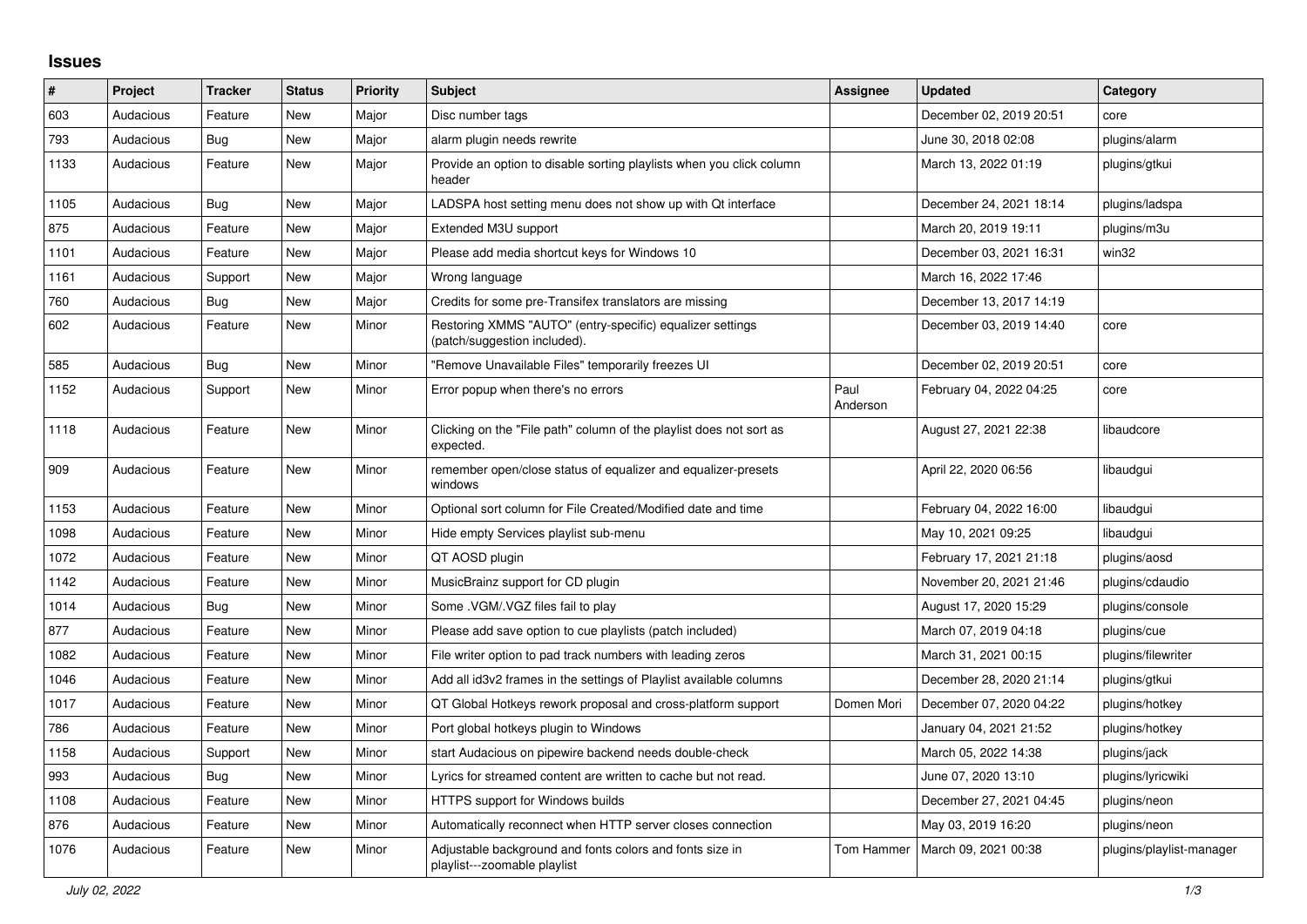| $\vert$ # | Project   | <b>Tracker</b> | <b>Status</b> | <b>Priority</b> | <b>Subject</b>                                                                                      | Assignee | <b>Updated</b>                      | Category            |
|-----------|-----------|----------------|---------------|-----------------|-----------------------------------------------------------------------------------------------------|----------|-------------------------------------|---------------------|
| 968       | Audacious | Feature        | <b>New</b>    | Minor           | Loop PSF files at normal loop points during repeat mode                                             |          | April 16, 2020 03:25                | plugins/psf         |
| 913       | Audacious | Feature        | <b>New</b>    | Minor           | Play / create new playlist from selection                                                           |          | December 02, 2019 20:13             | plugins/qtui        |
| 945       | Audacious | Feature        | <b>New</b>    | Minor           | Balance control in newer interface                                                                  |          | March 23, 2020 13:28                | plugins/qtui        |
| 429       | Audacious | Feature        | New           | Minor           | Please enable scrobbling to libre.fm in Scrobbler 2.0                                               |          | September 02, 2019 10:35            | plugins/scrobbler2  |
| 1106      | Audacious | <b>Bug</b>     | <b>New</b>    | Minor           | Could not communicate with last.fm: Error in the HTTP2 framing layer.                               |          | June 15, 2021 21:30                 | plugins/scrobbler2  |
| 943       | Audacious | Feature        | <b>New</b>    | Minor           | Being able to add several folders to the library, and arrange that<br>Audacious recognizes symlinks |          | March 23, 2020 15:41                | plugins/search tool |
| 1088      | Audacious | Feature        | New           | Minor           | plugin: status icon: ADD option to select tray mouse Middle Click action                            |          | April 11, 2021 12:05                | plugins/statusicon  |
| 969       | Audacious | Feature        | New           | Minor           | streamtuner plugin: Please add column-sortability, or at least sort<br>alphabetically by 1st column |          | June 16, 2020 09:54                 | plugins/streamtuner |
| 975       | Audacious | Bug            | <b>New</b>    | Minor           | Segfault/leak on exit with streamtuner enabled                                                      |          | Ariadne Conill   May 01, 2020 00:17 | plugins/streamtuner |
| 859       | Audacious | Bug            | New           | Minor           | wsz skins cannot be used on Windows                                                                 |          | January 01, 2020 02:48              | win32               |
| 196       | Audacious | <b>Bug</b>     | <b>New</b>    | Minor           | Wrong channel map when doing surround playback                                                      |          | April 13, 2021 03:48                |                     |
| 1164      | Audacious | Support        | <b>New</b>    | Minor           | Wheel mouse on tray icon do not change volume / context windows do<br>not appear (with cover)       |          | March 19, 2022 13:17                |                     |
| 1134      | Audacious | Feature        | New           | Minor           | Web interface remote control                                                                        |          | November 04, 2021 06:57             |                     |
| 1011      | Audacious | Feature        | New           | Minor           | Visible separator of folders in the playlist                                                        |          | July 18, 2020 16:10                 |                     |
| 870       | Audacious | Feature        | <b>New</b>    | Minor           | View > Show Playlist and View > Show Playback Controls                                              |          | November 15, 2021 22:48             |                     |
| 908       | Audacious | Feature        | New           | Minor           | Use QtXml instead of libxml2                                                                        |          | October 26, 2019 14:21              |                     |
| 956       | Audacious | Feature        | New           | Minor           | Stream to chromecast                                                                                |          | January 11, 2021 01:19              |                     |
| 1047      | Audacious | Feature        | <b>New</b>    | Minor           | Stop playing after any chosen track                                                                 |          | December 29, 2020 01:23             |                     |
| 973       | Audacious | <b>Bug</b>     | New           | Minor           | "snd_pcm_recover failed" alsa error and "String leaked" warnings                                    |          | August 28, 2021 08:52               |                     |
| 1131      | Audacious | Feature        | <b>New</b>    | Minor           | Selection of songs via selection field/bar (as in Clementine)                                       |          | October 31, 2021 12:41              |                     |
| 1148      | Audacious | Feature        | <b>New</b>    | Minor           | Save the dimensions of the open-file dialogue window                                                |          | January 18, 2022 14:43              |                     |
| 1092      | Audacious | Feature        | New           | Minor           | Reread metadata on play option                                                                      |          | April 30, 2021 03:35                |                     |
| 1013      | Audacious | Feature        | <b>New</b>    | Minor           | Request re Album Art using music file metatag                                                       |          | August 03, 2020 22:48               |                     |
| 1097      | Audacious | Feature        | New           | Minor           | Replace the volume button with a horizontal scale                                                   |          | May 17, 2021 00:21                  |                     |
| 918       | Audacious | Feature        | <b>New</b>    | Minor           | Replace libguess with libuchardet                                                                   |          | November 19, 2019 05:50             |                     |
| 996       | Audacious | Feature        | New           | Minor           | Refine playlists when searching (search all playlists)                                              |          | June 16, 2020 09:58                 |                     |
| 907       | Audacious | Feature        | New           | Minor           | QtNetwork-based HTTP client                                                                         |          | October 26, 2019 13:41              |                     |
| 1154      | Audacious | Support        | <b>New</b>    | Minor           | Playlist column Headers                                                                             |          | March 06, 2022 16:06                |                     |
| 1170      | Audacious | Feature        | New           | Minor           | Playback mode button                                                                                |          | April 22, 2022 16:01                |                     |
| 1048      | Audacious | Feature        | New           | Minor           | PipeWire support                                                                                    |          | May 04, 2022 19:36                  |                     |
| 1099      | Audacious | Feature        | New           | Minor           | Per-track ReplayGain shouldn't be enabled by default                                                |          | May 09, 2021 13:41                  |                     |